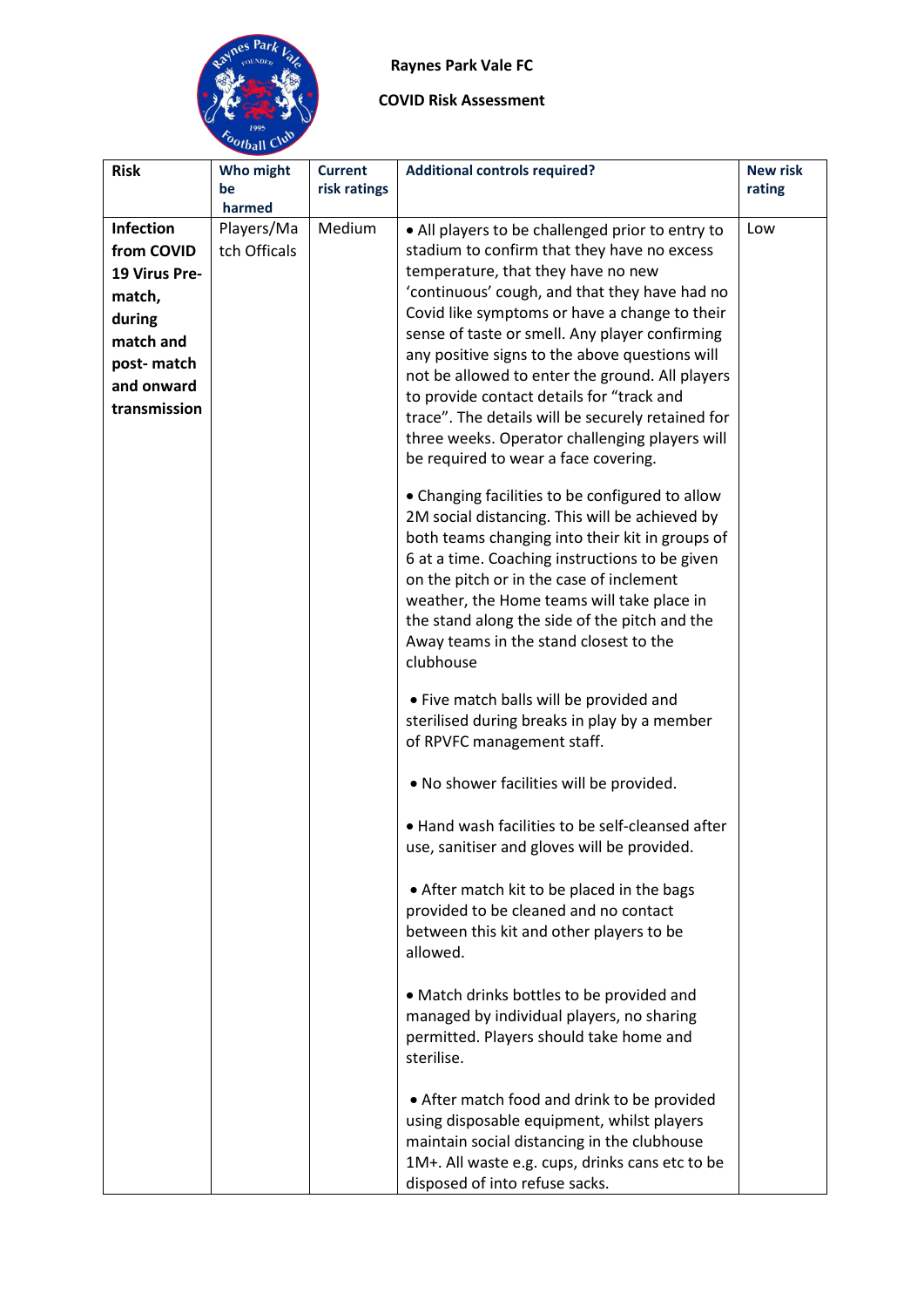

## **Raynes Park Vale FC**

|                                 |        | • Players on leaving the ground to maintain<br>social distancing, sanitise hands and self-<br>monitor for symptoms.<br>The match officials will either arrive changed<br>with a covering track suit or similar (FA<br>Guidance) or use designated changing rooms<br>and adhere to social distancing rules.<br>. They will carry out match instructions on the<br>field of play, away from where players are<br>being given their coaching instructions. In case<br>of inclement whether they will use either an<br>area of either stand once available or be<br>offered the 'management room' where social<br>distancing can be more easily managed.<br>.All match officials over the age of 50 years<br>should wear a face covering on entry to the<br>ground.                                                                                                                      |  |
|---------------------------------|--------|--------------------------------------------------------------------------------------------------------------------------------------------------------------------------------------------------------------------------------------------------------------------------------------------------------------------------------------------------------------------------------------------------------------------------------------------------------------------------------------------------------------------------------------------------------------------------------------------------------------------------------------------------------------------------------------------------------------------------------------------------------------------------------------------------------------------------------------------------------------------------------------|--|
| Manageme<br>nt/playing<br>staff | Medium | As Above including providing track and trace<br>details<br>• All management team to be challenged prior<br>to entry to stadium to confirm that they have<br>or have had no excess temperature, that they<br>have no new 'continuous' cough, and that<br>they have had no Covid like symptoms or have<br>a change to their sense of taste or smell. Any<br>official confirming any positive signs to the<br>above questions will not be allowed to enter<br>the ground.<br>• All tactical instructions to players prior to<br>the match should be carried out on the pitch<br>or in the event of inclement weather in the<br>stands along the side of the pitch. This should<br>also be practiced at both half-time and again<br>at the conclusion of the match where<br>appropriate.<br>• Kit needing to be cleaned to be put in a<br>separate area so that no players can touch the |  |
|                                 |        | other's dirty kit.<br>.Hand wash facilities to be self-cleansed after<br>use, sanitiser and gloves will be provided After<br>match kit to be bagged by                                                                                                                                                                                                                                                                                                                                                                                                                                                                                                                                                                                                                                                                                                                               |  |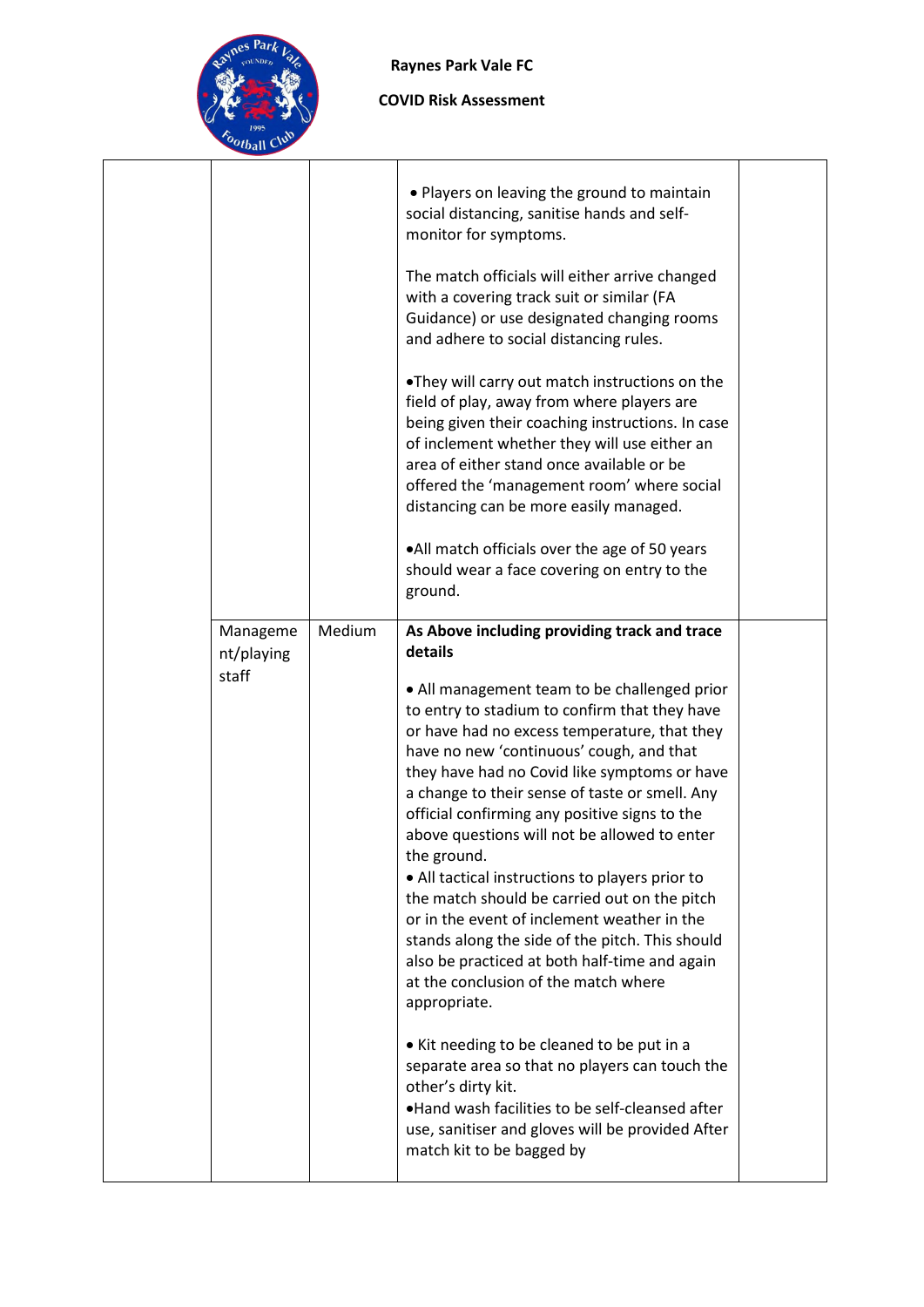

### **Raynes Park Vale FC**

|                                  |        | • All kitman duties to be carried out using<br>disposable gloves.                                                                                                                                                                                                                                                                                                                                                                                                                                                                                                                                                                                                                                                                                                                                                                                                                                                                                                                                                                                                                                                                                     |  |
|----------------------------------|--------|-------------------------------------------------------------------------------------------------------------------------------------------------------------------------------------------------------------------------------------------------------------------------------------------------------------------------------------------------------------------------------------------------------------------------------------------------------------------------------------------------------------------------------------------------------------------------------------------------------------------------------------------------------------------------------------------------------------------------------------------------------------------------------------------------------------------------------------------------------------------------------------------------------------------------------------------------------------------------------------------------------------------------------------------------------------------------------------------------------------------------------------------------------|--|
|                                  |        | . On leaving Ground to maintain social<br>distancing, sanitise hands and self-monitor for<br>symptoms                                                                                                                                                                                                                                                                                                                                                                                                                                                                                                                                                                                                                                                                                                                                                                                                                                                                                                                                                                                                                                                 |  |
| Club<br>Officials/Vo<br>lunteers | Medium | As Above including providing track and trace<br>details.<br>• All club officials to be challenged prior to<br>entry to stadium to confirm that they have or<br>have had no excess temperature, that they<br>have no new 'continuous' cough, and that<br>they have had no Covid like symptoms or have<br>a change to their sense of taste or smell. Any<br>official confirming any positive signs to the<br>above questions will not be allowed to enter<br>the ground.<br>• All officials to provide track and trace details<br>to be securely retained for three weeks.<br>• In the ground 1M+ social distancing to be<br>maintained at all times.<br>. Post -match food and, beverages to be<br>served in disposable containers, which will be<br>securely disposed of.<br>Gateman to be challenged prior to entry to<br>stadium to confirm that they have or have<br>had no excess temperature, that they have<br>no new 'continuous' cough, and that they<br>have had no Covid like symptoms or have<br>a change to their sense of taste or smell.<br>Any official confirming any positive signs to<br>the above questions will not be allowed to |  |
| Supporters                       | Medium | enter the ground.<br>All spectators should where possible<br>$\bullet$<br>arrange for a pre-paid entry ticket to be<br>purchased in advance of the fixture.                                                                                                                                                                                                                                                                                                                                                                                                                                                                                                                                                                                                                                                                                                                                                                                                                                                                                                                                                                                           |  |
|                                  |        | • All spectators to be challenged prior to entry<br>to ground to confirm that they have or have<br>had no excess temperature, that they have no<br>new 'continuous' cough, and that they have                                                                                                                                                                                                                                                                                                                                                                                                                                                                                                                                                                                                                                                                                                                                                                                                                                                                                                                                                         |  |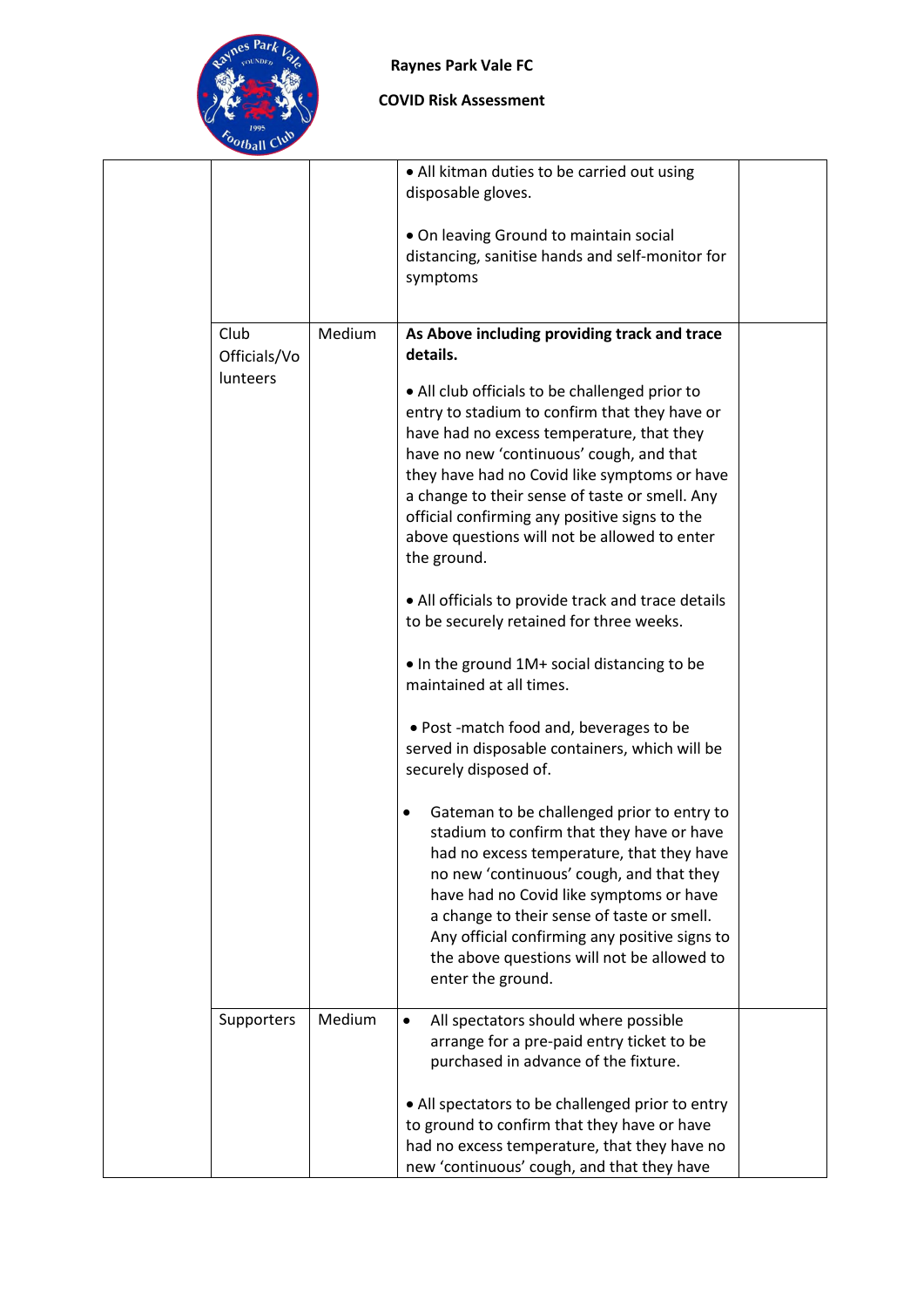

|                  |        | had no Covid like symptoms or have a change<br>to their sense of taste or smell. Any spectator<br>confirming any positive signs to the above<br>questions will not be allowed to enter the<br>ground.<br>.All spectators to follow government<br>guidelines including social distancing, and                                                                                                                                           |  |
|------------------|--------|----------------------------------------------------------------------------------------------------------------------------------------------------------------------------------------------------------------------------------------------------------------------------------------------------------------------------------------------------------------------------------------------------------------------------------------|--|
|                  |        | hand sanitisation and to provide track and<br>trace details before being permitted entry.<br>This information will be securely retained for<br>three weeks.                                                                                                                                                                                                                                                                            |  |
|                  |        | • Spectators to maintain 1M+ social distancing<br>in bar and stand and 2M+ around pitch.<br>Spectators to adhere to instructions and<br>signage in all areas of the ground, including<br>bar, toilets and shared areas. Toilets: only one<br>person permitted in toilet facilities at one<br>time. The door providing access to the<br>clubhouses'                                                                                     |  |
|                  |        | •All seating within 1M+ of walkways to be out<br>of bounds. Ground, bar and toilet<br>arrangements to be briefed to all on entry and<br>displayed around ground. All spectators must<br>adhere to stadium dos and don't's.                                                                                                                                                                                                             |  |
|                  |        | Contactless payment to be used for all<br>transactions.                                                                                                                                                                                                                                                                                                                                                                                |  |
| <b>Bar Staff</b> | Medium | • Bar staff to be challenged prior to entry to<br>ground to confirm that they have or have had<br>no excess temperature, that they have no new<br>'continuous' cough, and that they have had no<br>Covid like symptoms or have a change to their<br>sense of taste or smell. Any official confirming<br>any positive signs to the above questions will<br>not be allowed to enter the ground. Track and<br>trace details to be provide |  |
|                  |        | • 1M+ social distance zone to be place around<br>bar.                                                                                                                                                                                                                                                                                                                                                                                  |  |
|                  |        | • Staff to sanitise regularly                                                                                                                                                                                                                                                                                                                                                                                                          |  |
|                  |        | • Shared surfaces to be sanitised with Dettol<br>Anti Virus spray at regular intervals as<br>appropriate.                                                                                                                                                                                                                                                                                                                              |  |